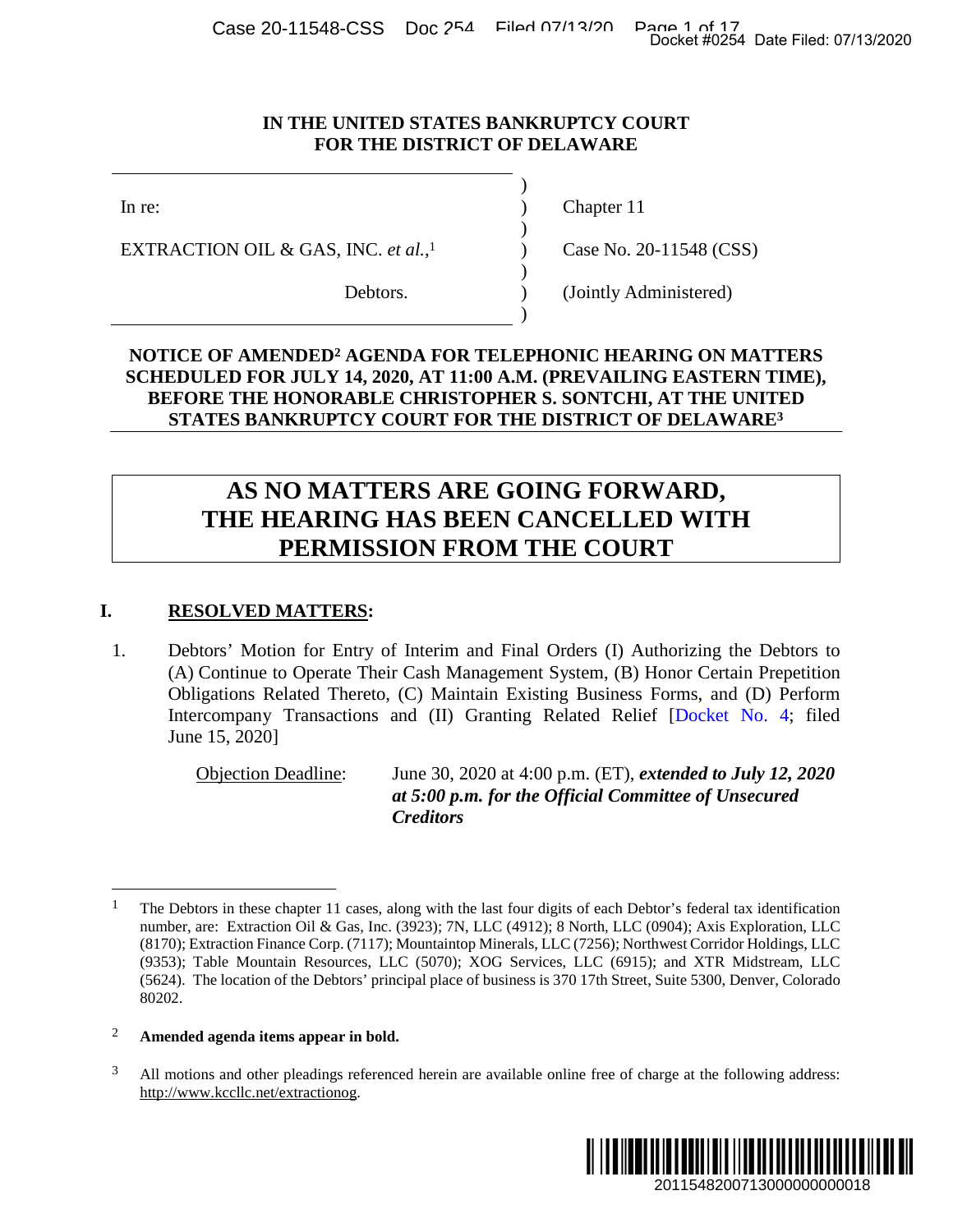Objections Received:

- A. Informal comments received from the Office of the United States Trustee
- B. Informal comments received from the Official Committee of Unsecured **Creditors**

- A. Proposed Bridge Order Granting Cash Management Motion, Wages Motion, and DIP Financing Motion on a Limited Basis in Order to Allow the Continuation of Certain Practices [Docket No. 17; filed June 15, 2020]
- B. Bridge Order Granting Cash Management Motion, Wages Motion, and DIP Financing Motion on a Limited Basis in Order to Allow the Continuation of Certain Practices [Docket No. 44; entered June 15, 2020]
- C. Notice of filing of Proposed Redacted Version of Exhibit B and C to Debtors' Motion for Entry of Interim and Final Orders (I) Authorizing the Debtors to (A) Continue to Operate Their Cash Management System, (B) Honor Certain Prepetition Obligations Related Thereto, (C) Maintain Existing Business Forms, and (D) Perform Intercompany Transactions and (II) Granting Related Relief [Docket No. 55; filed June 15, 2020]
- D. Interim Order (I) Authorizing the Debtors to (A) Continued to Operate Their Cash Management System, (B) Honor Certain Prepetition Obligations Related Thereto, (C) Maintain Existing Business Forms, and (D) Perform Intercompany Transactions and (II) Granting Related Relief [Docket No. 82; entered June 16, 2020]
- E. Notice of (A) Entry of Interim Order (I) Authorizing the Debtors to (A) Continued to Operate Their Cash Management System, (B) Honor Certain Prepetition Obligations Related Thereto, (C) Maintain Existing Business Forms, and (D) Perform Intercompany Transactions and (II) Granting Related Relief and (B) Final Hearing Thereon [Docket No. 100; filed June 17, 2020]
- **F. Certification of Counsel Regarding Debtors' Motion for Entry of Interim and Final Orders (I) Authorizing the Debtors to (A) Continue to Operate Their Cash Management System, (B) Honor Certain Prepetition Obligations Related Thereto, (C) Maintain Existing Business Forms, and (D) Perform Intercompany Transactions and (II) Granting Related Relief [Docket No. 230; filed July 12, 2020]**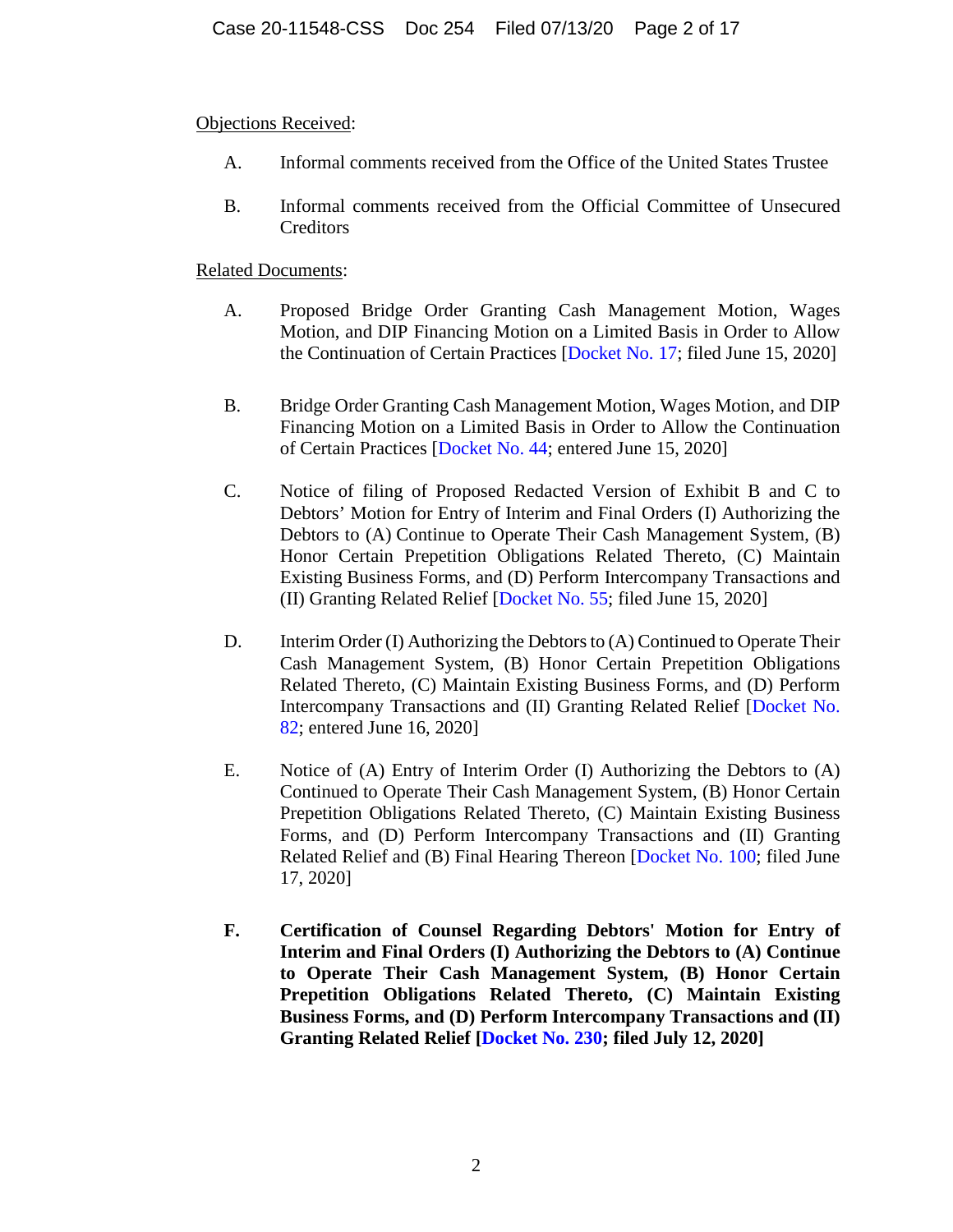**G. Final Order (I) Authorizing the Debtors to (A) Continue to Operate Their Cash Management System, (B) Honor Certain Prepetition Obligations Related Thereto, (C) Maintain Existing Business Forms, and (D) Perform Intercompany Transactions and (II) Granting Related Relief [Docket No. 237; entered July 13, 2020]** 

#### **Status: The order has been entered.**

2. Debtors' Motion for Entry of Interim and Final Orders (I) Authorizing the Debtors to (A) Pay Prepetition Wages, Salaries, Other Compensation, and Reimbursable Expenses and (B) Continue Employee Benefits Programs and (II) Granting Related Relief [Docket No. 6; filed June 15, 2020]

> Objection Deadline: June 30, 2020 at 4:00 p.m. (ET), *extended to July 12, 2020 at 5:00 p.m. for the Official Committee of Unsecured Creditors*

Objections Received:

- A. Informal comments received from the Office of the United States Trustee
- B. Informal comments received from the Official Committee of Unsecured **Creditors**

- A. Bridge Order Granting Cash Management Motion, Wages Motion, and DIP Financing Motion on a Limited Basis in Order to Allow the Continuation of Certain Practices [Docket No. 44; entered June 15, 2020]
- B. Interim Order (I) Authorizing the Debtors to (A) Pay Prepetition Wages, Salaries, Other Compensation, and Reimbursable Expenses and (B) Continue Employee Benefits Programs and (II) Granting Related Relief [Docket No. 84; entered June 16, 2020]
- C. Notice of (A) Entry of Interim Order (I) Authorizing the Debtors to (A) Pay Prepetition Wages, Salaries, Other Compensation, and Reimbursable Expenses and (B) Continue Employee Benefits Programs and (II) Granting Related Relief, and (B) Final Hearing Thereon [Docket No. 102; filed June 17, 2020]
- **D. Certification of Counsel Regarding Debtors' Motion for Entry of Interim and Final Orders (I) Authorizing the Debtors to (A) Pay Prepetition Wages, Salaries, Other Compensation, and Reimbursable**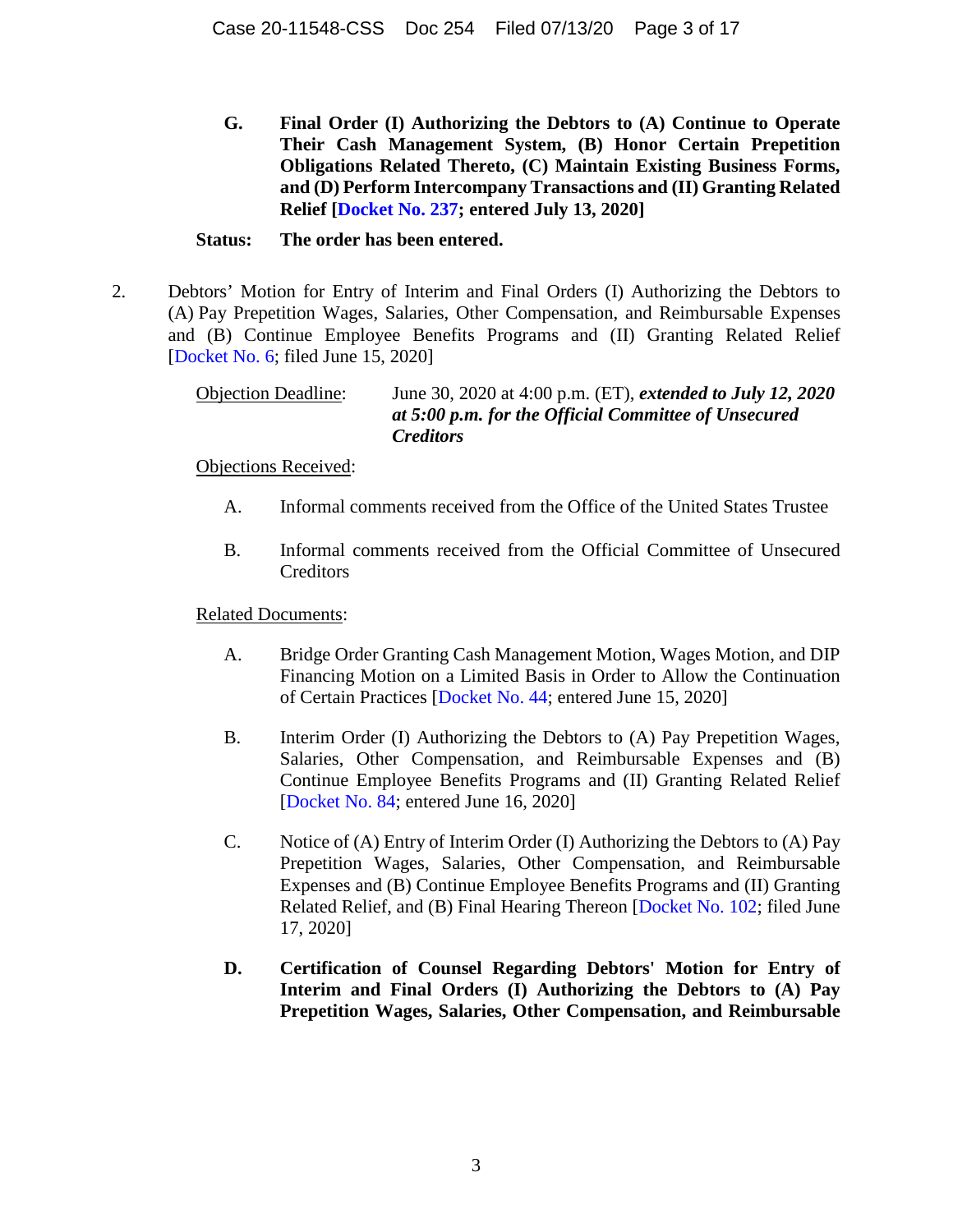**Expenses and (B) Continue Employee Benefits Programs and (II) Granting Related Relief [Docket No. 231; filed July 12, 2020]** 

**E. Final Order (I) Authorizing the Debtors to (A) Pay Prepetition Wages, Salaries, Other Compensation, and Reimbursable Expenses and (B) Continue Employee Benefits Programs and (II) Granting Related Relief [Docket No. 238; entered July 13, 2020]** 

#### **Status: The order has been entered.**

3. Debtors' Motion for Entry of Interim and Final Orders (I) Authorizing Continuation of Prepetition Hedging Agreements, (II) Authorizing Entry into and Performance Under Postpetition Hedging Agreements, (III) Providing Superpriority Administrative Expense Status in Respect of Postpetition Hedging Agreements, (IV) Modifying the Automatic Stay and (V) Granting Related Relief [Docket No. 9; filed June 15, 2020]

| <b>Objection Deadline:</b> | June 30, 2020 at 4:00 p.m. (ET), <i>extended to July 12</i> , 2020 |
|----------------------------|--------------------------------------------------------------------|
|                            | at 5:00 p.m. for the Official Committee of Unsecured               |
|                            | <i>Creditors</i>                                                   |

Objections Received:

- A. Informal comments received from the Office of the United States Trustee
- B. Informal comments received from the Official Committee of Unsecured **Creditors**

- A. Declaration of James M. Grady in Support of the Debtors' Motion for Entry of Interim and Final Orders (I) Authorizing Continuation of Prepetition Hedging Agreements, (II) Authorizing Entry into and Performance Under Postpetition Hedging, Agreements, (III) Providing Superpriority Administrative Expense Status in Respect of Postpetition Hedging Agreements, (IV) Modifying the Automatic Stay and (V) Granting Related Relief [Docket No. 42; filed June 15, 2020]
- B. Interim Order (I) Authorizing Continuation of Prepetition Hedging Agreements, (II) Authorizing Entry into and Performance Under Postpetition Hedging Agreements, (III) Providing Superpriority Administrative Expense Status in Respect of Postpetition Hedging Agreements, (IV) Modifying the Automatic Stay and (V) Granting Related Relief [Docket No. 87; entered June 16, 2020]
- C. Notice of (A) Entry of Interim Order (I) Authorizing Continuation of Prepetition Hedging Agreements, (II) Authorizing Entry into and Performance Under Postpetition Hedging Agreements, (III) Providing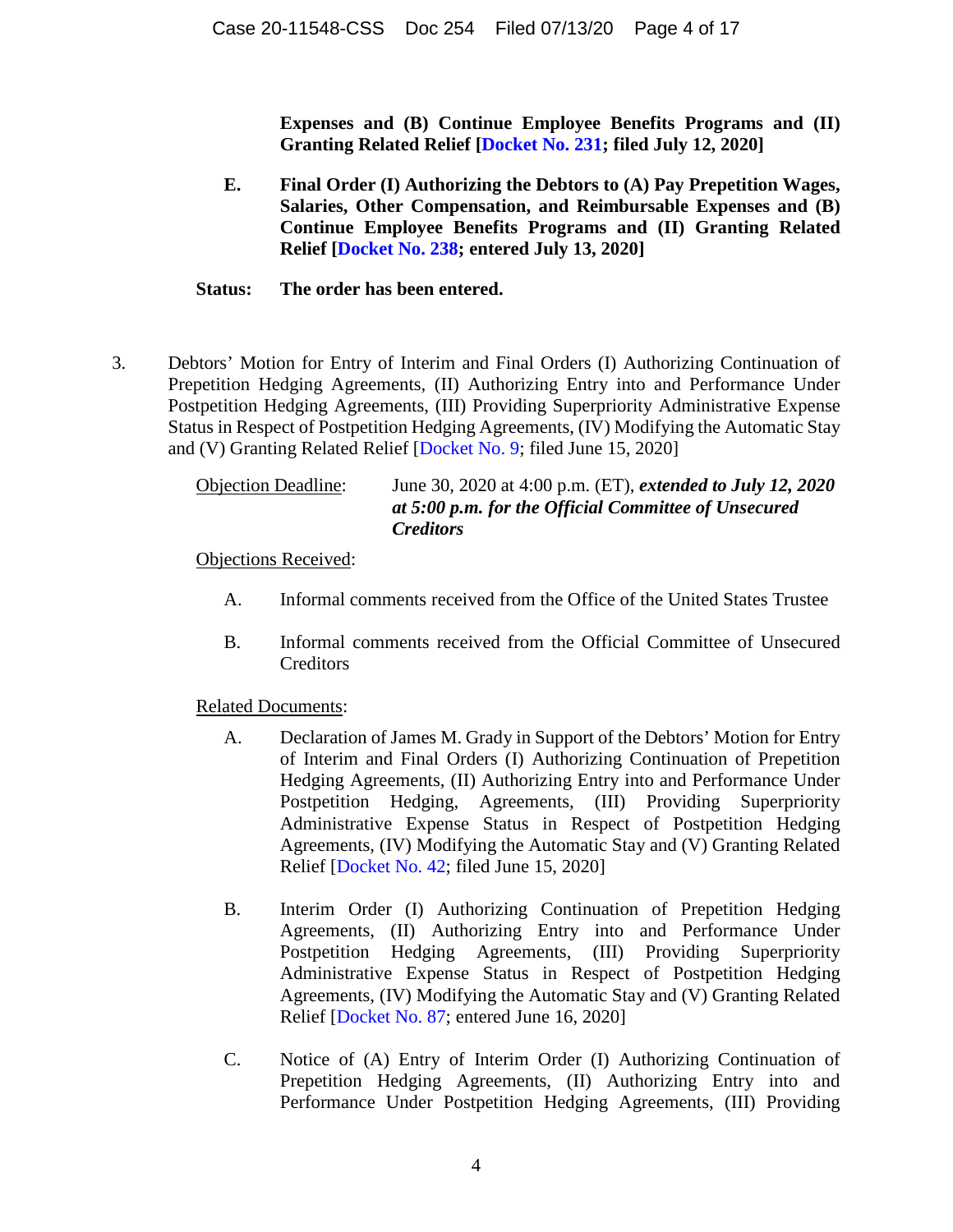Superpriority Administrative Expense Status in Respect of Postpetition Hedging Agreements, (IV) Modifying the Automatic Stay and (V) Granting Related Relief, and (B) Final Hearing Thereon [Docket No. 105; filed June 15, 2020]

- D. **Certification of Counsel Regarding Debtors' Motion for Entry of Interim and Final Orders (I) Authorizing Continuation of Prepetition Hedging Agreements, (II) Authorizing Entry into and Performance Under Postpetition hedging Agreements, (III) Providing Superpriority Administrative Expense Status in Respect of Postpetition Hedging Agreements, (IV) Modifying the Automatic Stay and (V) Granting Related Relief [Docket No. 235; filed July 13, 2020]**
- E. **Final Order (A) Authorizing Continuation of Prepetition Hedging Agreements, (B) Authorizing Entry Into and Performance under Postpetition Hedging Agreements, (C) Granting DIP Liens and Superpriority Administrative Expense Status, (D) Modifying the Automatic Stay and (E) Granting Related Relief [Docket No. 242; entered July 13, 2020]**

# **Status: The order has been entered.**

4. Debtors' Motion for Entry of Interim and Final Orders (I) Approving Notification and Hearing Procedures for Certain Transfers of and Declarations of Worthlessness with Respect to Common Shares or Preferred Shares, and (II) Granting Related Relief [Docket No. 10; filed June 15, 2020]

> Objection Deadline: June 30, 2020 at 4:00 p.m. (ET), *extended to July 12, 2020 at 5:00 p.m. for the Official Committee of Unsecured Creditors*

Objections Received:

- A. Informal comments received from the Office of the United States Trustee
- B. Informal comments received from the Official Committee of Unsecured Creditors

- A. Interim Order (I) Approving Notification and Hearing Procedures for Certain Transfers of and Declarations of Worthlessness with Respect to Common Shares or Preferred Shares, and (II) Granting Related Relief; and (B) Final Hearing Thereon [Docket No. 88; entered June 16, 2020]
- B. Notice of (A) Entry of Interim Order (I) Approving Notification and Hearing Procedures for Certain Transfers of and Declarations of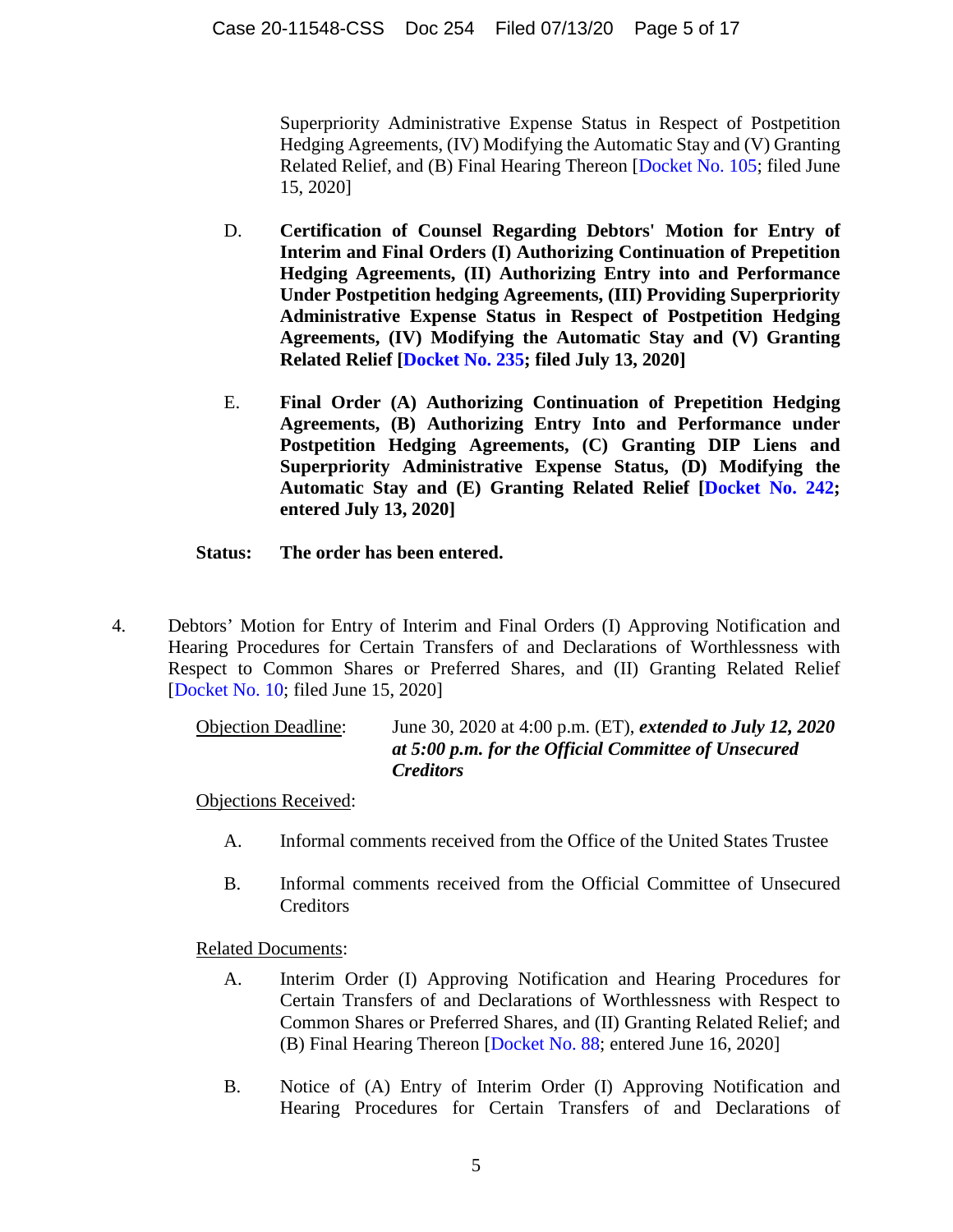Worthlessness with Respect to Common Shares or Preferred Shares, and (II) Granting Related Relief; and (B) Final Hearing Thereon [Docket No. 106, filed June 17, 2020]

- **C. Certification of Counsel Regarding Debtors' Motion for Entry of Interim and Final Orders (I) Approving Notification and Hearing Procedures for Certain Transfers of and Declarations of Worthlessness with Respect to Common Shares or Preferred Shares, and (II) Granting Related Relief [Docket No. 245; filed July 13, 2020]**
- **D. Final Order (I) Approving Notification and Hearing Procedures for Certain Transfers of and declarations of Worthlessness with Respect to Common Shares or Preferred Shares and (II) Granting Related Relief [Docket No. 250; entered July 13, 2020]**

# **Status: The order has been entered.**

5. Debtors' Motion Seeking Entry of Interim and Final Orders (I) Authorizing the Debtors to (A) File a Consolidated List of Creditors in Lieu of Submitting a Separate Mailing Matrix for Each Debtor, (B) File Consolidated List of the Debtors' Thirty Largest Unsecured Creditors, and (C) Redact Certain Personal Identification Information, and (II) Granting Related Relief [Docket No. 20; filed June 15, 2020]

| <b>Objection Deadline:</b> | June 30, 2020 at 4:00 p.m. (ET), <i>extended to July 12</i> , 2020       |
|----------------------------|--------------------------------------------------------------------------|
|                            | at 5:00 p.m. for the Official Committee of Unsecured<br><i>Creditors</i> |

Objections Received:

A. Informal comments received from the Office of the United States Trustee

- A. Notice of Filing of Proposed Redacted Version of the Creditor Matrix [Docket No. 15; filed June 15, 2020]
- B. Interim Order (I) Authorizing the Debtors to (A) File a Consolidated List of Creditors in Lieu of Submitting a Separate Mailing Matrix for Each Debtor, (B) File Consolidated List of the Debtors' Thirty Largest Unsecured Creditors, and (C) Redact Certain Personal Identification Information, and (II) Granting Related Relief [Docket No. 93; entered June 16, 2020]
- C. Notice of (A) Entry of Interim Order (I) Authorizing the Debtors to (A) File a Consolidated List of Creditors in Lieu of Submitting a Separate Mailing Matrix for Each Debtor, (B) File Consolidated List of the Debtors' Thirty Largest Unsecured Creditors, and (C) Redact Certain Personal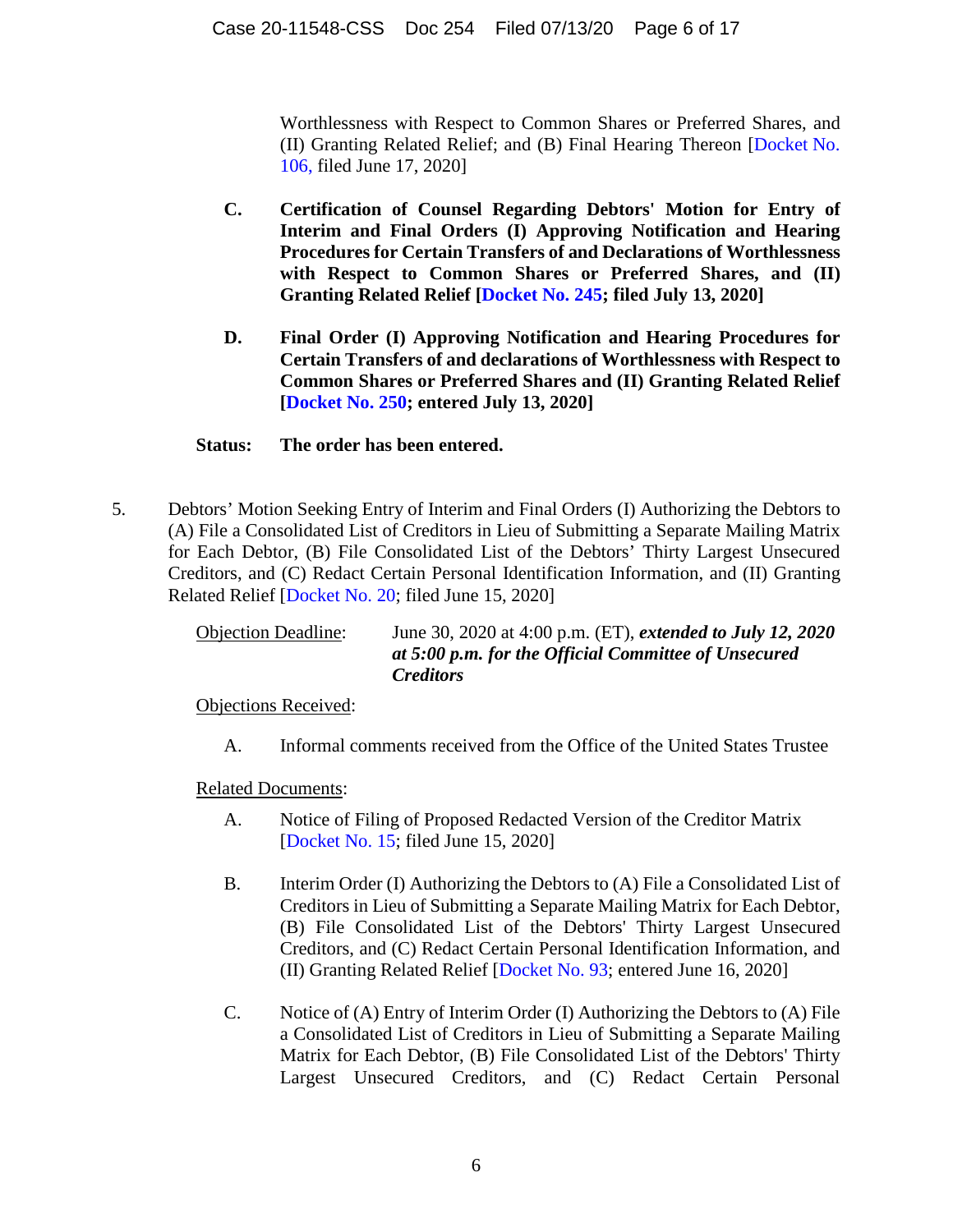Identification Information, and (II) Granting Related Relief; and (B) Final Hearing Thereon [Docket No. 109; filed June 17, 2020]

- **D. Certificate of No Objection Regarding Debtors' Motion Seeking Entry of Interim and Final Orders (I) Authorizing the Debtors to (A) File a Consolidated List of Creditors in Lieu of Submitting a Separate Mailing Matrix for Each Debtor, (B) File Consolidate List of the Debtors' Thirty Largest Unsecured Creditors, and (C) Redact Certain Personal Identification Information, and (II) Granting Related Relief [Docket No. 236; filed July 13, 2020]**
- **E. Final Order(I) Authorizing The Debtors to (A) File a Consolidated List of Creditors in Lieu of Submitting a Separate Mailing Matrix for Each Debtor, (B) File a Consolidated List of the Debtors Thirty Largest Unsecured Creditors, and (C) Redact Certain Personal Identification Information, and (II) Granting Related Relief [Docket No. 243; entered July 13, 2020]**
- **Status: The order has been entered.**

# **II. CONTESTED MATTERS EITHER WITH FILED COCs OR CONTINUED:**

6. Debtors' Motion for Entry of Interim and Final Orders (I) Authorizing the Payment of Specified Trade Claims, (II) Confirming Administrative Expensive Priority of Outstanding Orders, and (III) Granting Related Relief [Docket No. 5; filed June 15, 2020]

> Objection Deadline: June 30, 2020 at 4:00 p.m. (ET), *extended to July 12, 2020 at 5:00 p.m. for the Official Committee of Unsecured Creditors*

Objections Received:

- A. Informal comments received from the Office of the United States Trustee
- B. Informal comments received from the Official Committee of Unsecured **Creditors**

- A. Interim Order (I) Authorizing the Payment of Specified Trade Claims, (II) Confirming Administrative Expensive Priority of Outstanding Orders, and (III) Granting Related Relief [Docket No. 83; entered June 16, 2020]
- B. Notice of (A) Entry of Interim Order (I) Authorizing the Payment of Specified Trade Claims, (II) Confirming Administrative Expensive Priority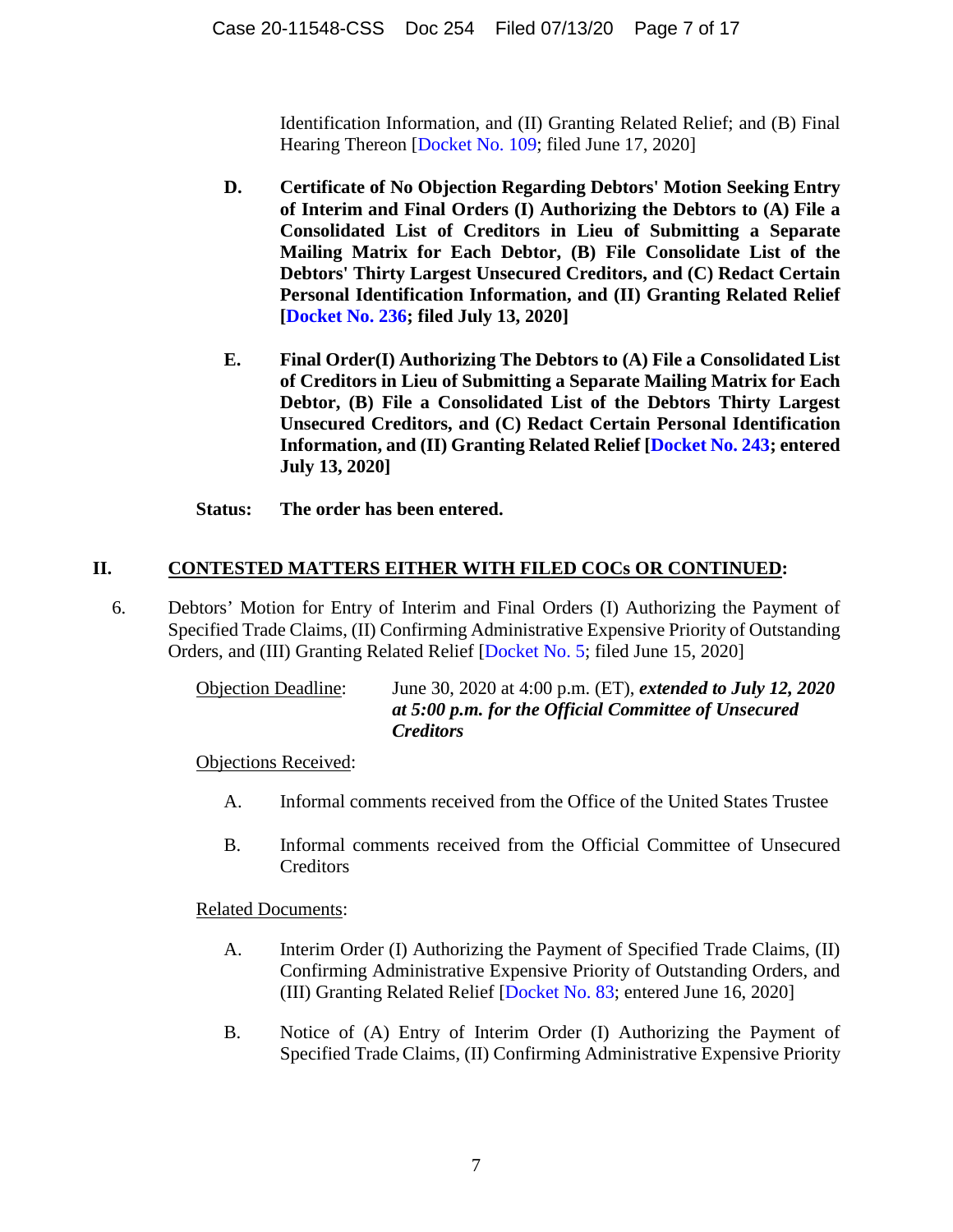of Outstanding Orders, and (III) Granting Related Relief, and (B) Final Hearing Thereon [Docket No. 101; filed June 17, 2020]

- **C. Certification of Counsel Regarding Debtors' Motion for Entry of Interim and Final Orders (I) Authorizing the Payment of Specified Trade Claims, (II) Confirming Administrative Expensive Priority of Outstanding Orders, and (III) Granting Related Relief [Docket No. 232; filed July 12, 2020]**
- **D. Final Order (I) Authorizing the Payment of Specified Trade Claims, (II) Confirming Administrative Expensive Priority of Outstanding Orders, and (III) Granting Related Relief [Docket No. 239; entered July 13, 2020]**

#### **Status: The order has been entered.**

7. Debtors' Motion for Entry of Interim and Final Orders (I) Authorizing the Payment of Certain Prepetition and Postpetition Taxes and Fees and (II) Granting Related Relief [Docket No. 8; filed June 15, 2020]

> Objection Deadline: June 30, 2020 at 4:00 p.m. (ET), *extended to July 12, 2020 at 5:00 p.m. for the Official Committee of Unsecured Creditors*

Objections Received:

- A. Informal comments received from the Office of the United States Trustee
- B. Informal comments received from the Official Committee of Unsecured Creditors

- A. Interim Order (I) Authorizing the Payment of Certain Prepetition and Postpetition Taxes and Fees and (II) Granting Related Relief [Docket No. 86; entered June 16, 2020]
- B. Notice of (A) Entry of Interim Order (I) Authorizing the Payment of Certain Prepetition and Postpetition Taxes and Fees and (II) Granting Related Relief [Docket No. 103; filed June 17, 2020]
- **C. Certification of Counsel Regarding Debtors' Motion for Entry of Interim and Final Orders (I) Authorizing the Payment of Certain Prepetition and Postpetition Taxes and Fees and (II) Granting Related Relief [Docket No. 233; filed July 12, 2020]**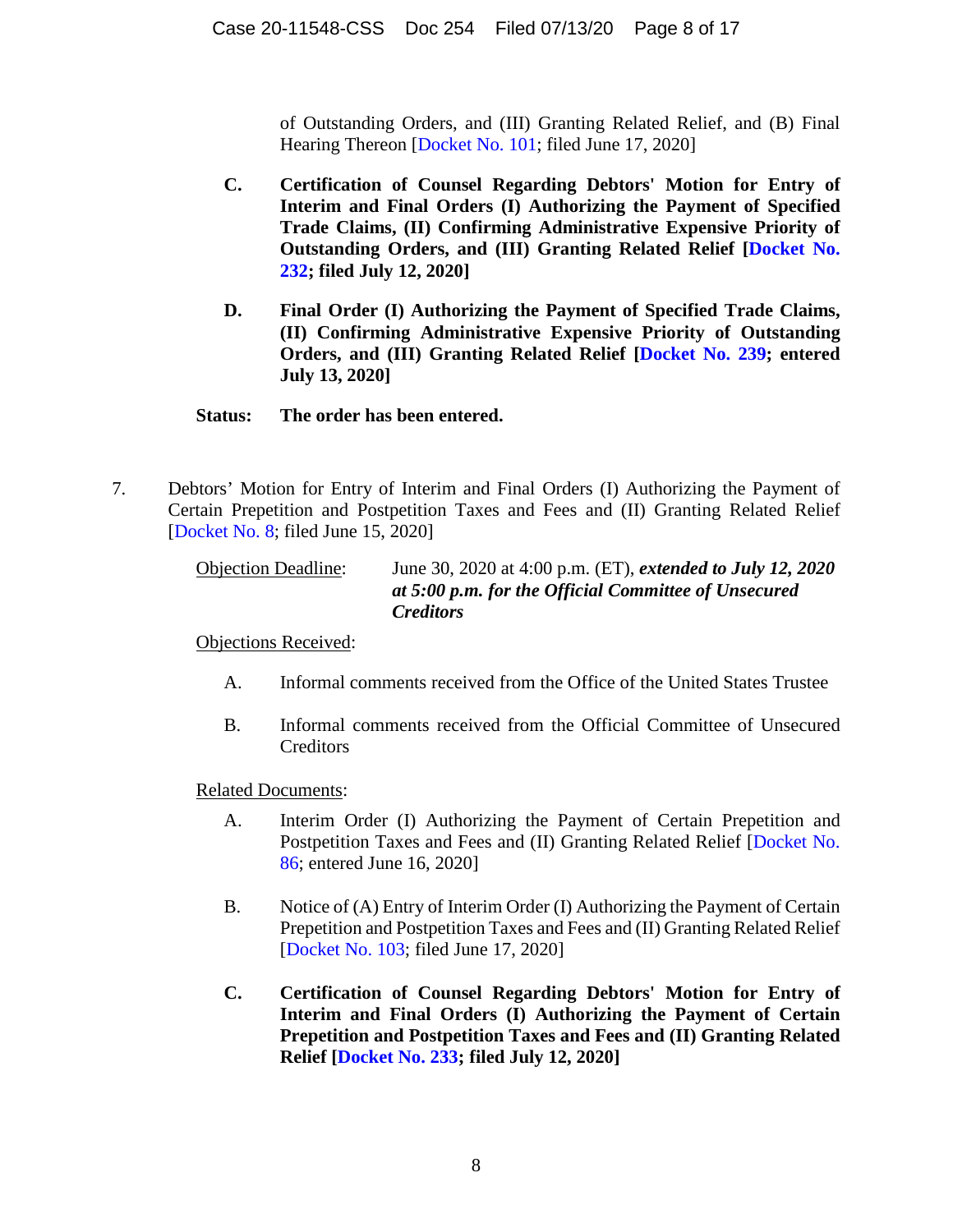**D. Final Order (I) Authorizing the Payment of Certain Prepetition and Postpetition Taxes and Fees and (II) Granting Related Relief [Docket No. 240; entered July 13, 2020]** 

#### **Status: The order has been entered.**

8. Debtors' Motion for Entry of Interim and Final Orders (I) Authorizing Payment of (A) Mineral Payments, (B) Working Interest Disbursements, and (C) Joint Interest Billings and (II) Granting Related Relief [Docket No. 12; filed June 15, 2020]

> Objection Deadline: June 30, 2020 at 4:00 p.m. (ET), *extended to July 12, 2020 at 5:00 p.m. for the Official Committee of Unsecured Creditors*

Objections Received:

- A. Informal comments received from the Office of the United States Trustee
- B. Informal comments received from the Official Committee of Unsecured Creditors

- A. Interim Order (I) Authorizing Payment of (A) Mineral Payments, (B) Working Interest Disbursements, and (C) Joint Interest Billings and (II) Granting Related Relief; and (B) Final Hearing Thereon [Docket No. 90; entered June 16, 2020]
- B. Notice of (A) Entry of Interim Order (I) Authorizing Payment of (A) Mineral Payments, (B) Working Interest Disbursements, and (C) Joint Interest Billings and (II) Granting Related Relief, and (B) Final Hearing Thereon [Docket No. 107; filed June 17, 2020]
- **C. Certification of Counsel Regarding Debtors' Motion for Entry of Interim and Final Orders (I) Authorizing Payment of (A) Mineral Payments, (B) Working Interests Disbursements, and (C) Joint Interest Billings and (II) Granting Related Relief [Docket No. 234; filed July 12, 2020]**
- **D. Final Order (I) Authorizing Payment of (A) Royalties, (B) Non-Op Working Payments and (C) Joint Interest Billings and (II) Granting Related Relief [Docket No. 241; entered July 13, 2020]**
- **Status: The order has been entered.**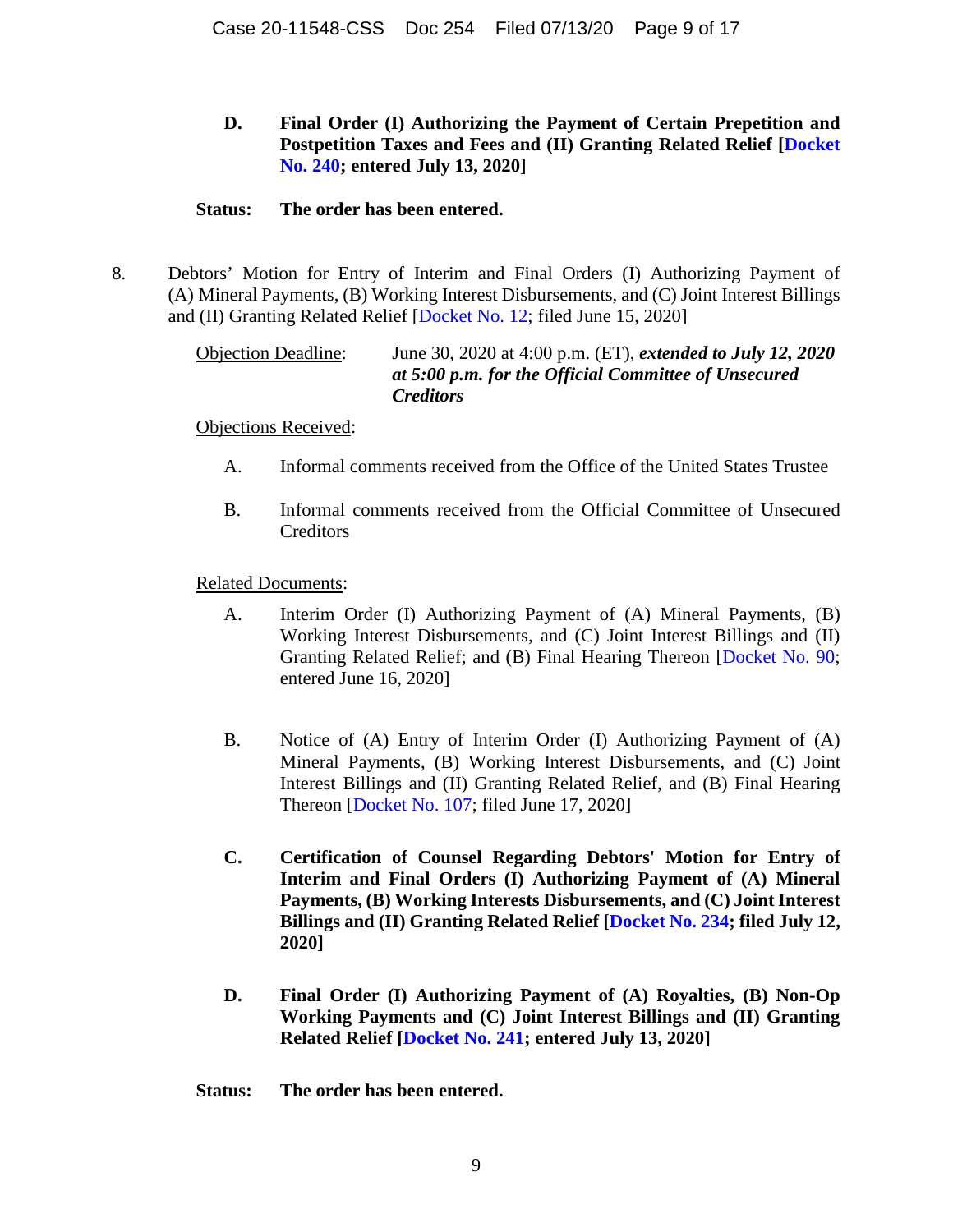9. Debtors' Omnibus Motion for Entry of an Order (I) Authorizing Rejection of Unexpired Leases of Nonresidential Real Property and Executory Contracts Effective as of the Dates Specified Herein and (II) Granting Related Relief [Docket No. 14; filed June 15, 2020]

> Objection Deadline: June 30, 2020 at 4:00 p.m. (ET), *extended to July 12, 2020 at 5:00 p.m. for the Official Committee of Unsecured Creditors*

Objections Received:

- A. Informal comments received from the Office of the United States Trustee
- B. Informal comments received from the Official Committee of Unsecured **Creditors**
- C. **SEALED** REP Processing LLC's Preliminary Objection to the Debtors' Omnibus Motion for Entry of an Order (I) Authorizing Rejection of Unexpired Leases of Nonresidential Real Property and Executory Contracts Effective as of the Dates Specified Herein and (II) Granting Related Relief [Docket No. 157; filed June 30, 2020]
- D. REP Processing LLC's Preliminary Objection to the Debtors' Omnibus Motion for Entry of an Order (I) Authorizing Rejection of Unexpired Leases of Nonresidential Real Property and Executory Contracts Effective as of the Dates Specified Herein and (II) Granting Related Relief [Docket No. 158; filed June 30, 2020]
- E. Limited Objection of DCP Operating Company, LP (f/k/a DCP Midstream, LP) and Joinder to Objection to the Debtors' Motion Seeking Entry of an Order (I) Authorizing and Approving Procedures to Reject or Assume Executory contracts and Unexpired Leases and (II) Granting Related Relief [Docket No. 171; filed July 1, 2020]
- F. Motion for Entry of an Order Authorizing REP Processing LLC's Preliminary Objection to the Debtors' Omnibus Motion for Entry of an Order (I) Authorizing Rejection of Unexpired Leases of Nonresidential Real Property and Executory Contracts Effective as of the Dates Specified Herein and (II) Granting Related Relief [Docket No. 202; filed June 30, 2020]
- G. Notice of Filing of Proposed Redacted Version of REP Processing LLC's Preliminary Objection to the Debtors' Omnibus Motion for Entry of an Order (I) Authorizing Rejection of Unexpired Leases of Nonresidential Real Property and Executory Contracts Effective as of the Dates Specified Herein and (II) Granting Related Relief [Docket No. 203; filed June 30, 2020]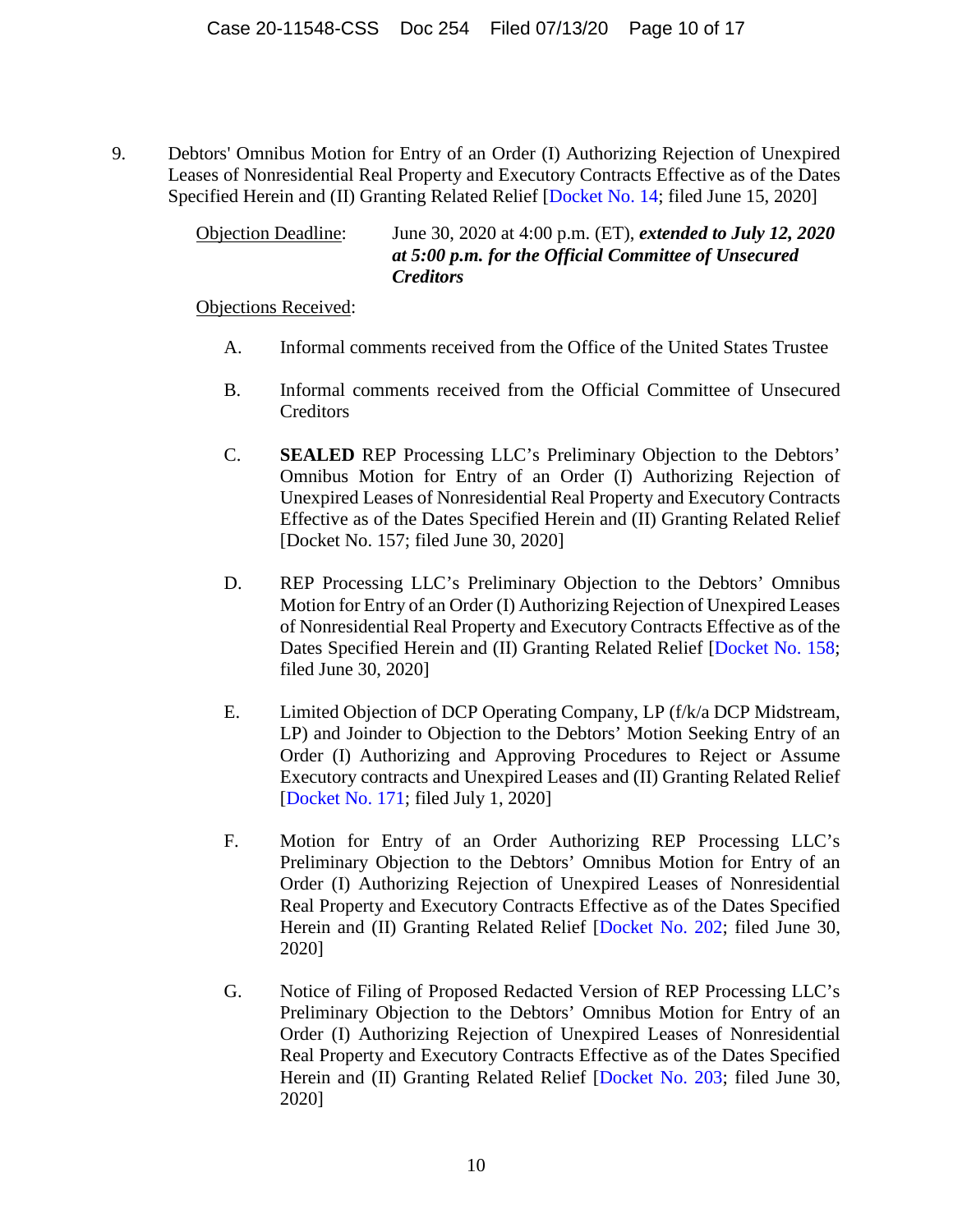# Related Documents:

- A. Notice of Motion and Hearing Regarding Debtors' Omnibus Motion for Entry of an Order (I) Authorizing Rejection of Unexpired Leases of Nonresidential Real Property and Executory Contracts Effective as of the Dates Specified Herein and (II) Granting Related Relief [Docket No. 110; filed June 17, 2020]
- B. **Certification of Counsel Regarding Debtors' Omnibus Motion for Entry of an Order (I) Authorizing Rejection of Unexpired Leases of Nonresidential Real Property and Executory Contracts Effective as of the Dates Specified Herein and (II) Granting Related Relief [Docket No. 247; filed July 13, 2020]**
- C. **Order (I) Authorizing Rejection of Unexpired Leases of Nonresidential Real Property and Executory Contracts Effective as of the Dates Specified Herein and (II) Granting Related Relief [Docket No. 251; entered July 13, 2020]**

# **Status: The order has been entered.**

10. Debtors' Motion for Entry of Interim and Final Orders (I) Approving the Debtors' Proposed Adequate Assurance of Payment for Future Utility Services, (II) Prohibiting Utility Companies from Altering, Refusing, or Discontinuing Services, (III) Approving the Debtors' Proposed Procedures for Resolving Additional Adequate Assurance Requests, and (IV) Granting Related Relief [Docket No. 16; filed June 15, 2020]

> Objection Deadline: June 30, 2020 at 4:00 p.m. (ET), *extended to July 12, 2020 at 5:00 p.m. for the Official Committee of Unsecured Creditors*

Objections Received:

- A. Informal comments received from the Office of the United States Trustee
- B. Informal comments received from the Official Committee of Unsecured **Creditors**
- C. United Power, Inc.'s Omnibus Limited Objection to Debtors' (I) Utilities Motion and (II) Postpetition Financing Motion [Docket No. 167; filed July 1, 2020]

Related Documents:

A. Interim Order (I) Approving the Debtors' Proposed Adequate Assurance of Payment for Future Utility Services, (II) Prohibiting Utility Companies from Altering, Refusing, or Discontinuing Services; (III) Approving the Debtors' Proposed Procedures for Resolving Additional Adequate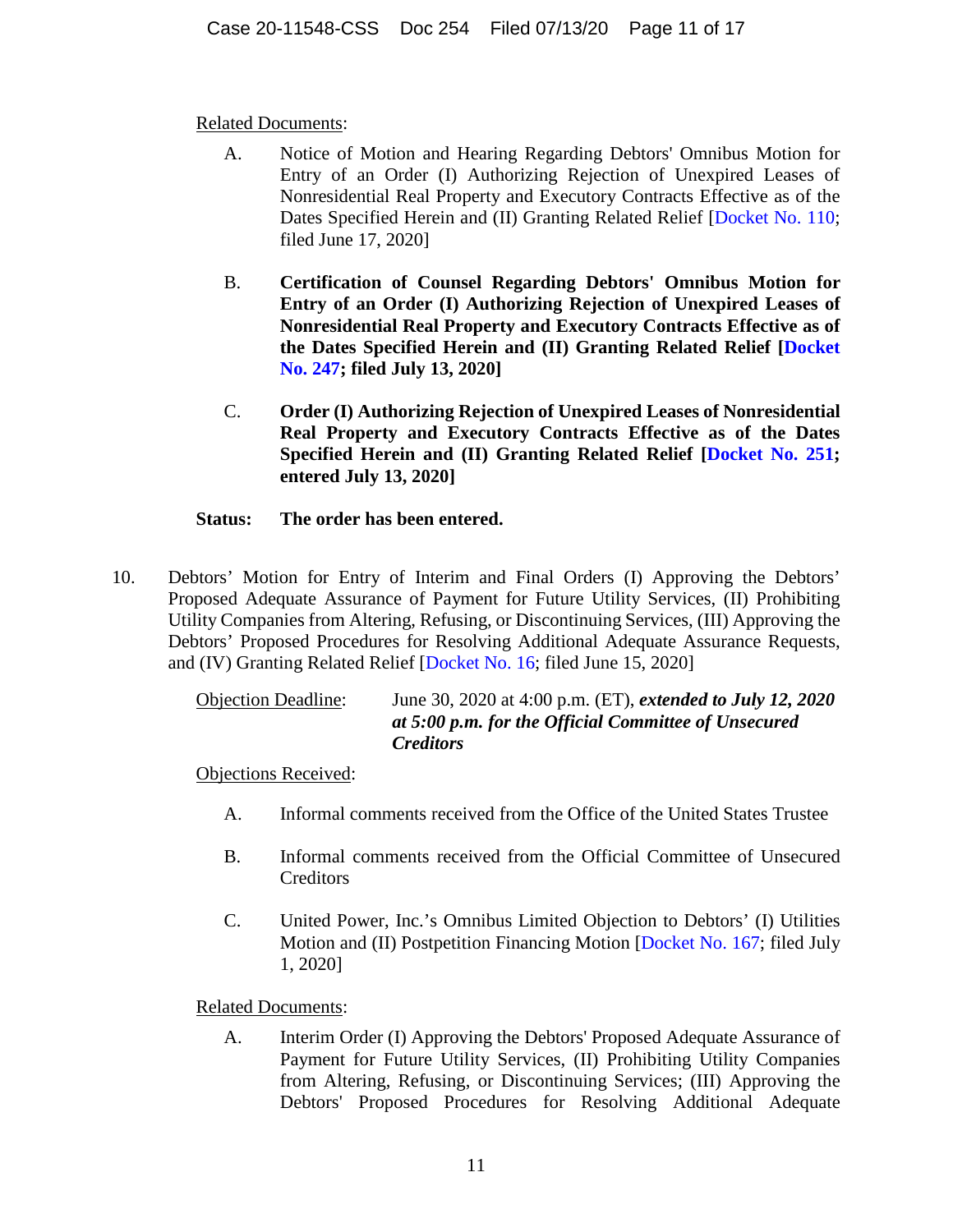Assurance Requests, and (IV) Granting Related Relief [Docket No. 92; entered June 16, 2020]

- B. Notice of (A) Entry of Interim Order (I) Approving the Debtors' Proposed Adequate Assurance of Payment for Future Utility Services, (II) Prohibiting Utility Companies from Altering, Refusing, or Discontinuing Services; (III) Approving the Debtors' Proposed Procedures for Resolving Additional Adequate Assurance Requests, and (IV) Granting Related Relief; and (B) Final Hearing Thereon [Docket No. 108; filed June 17, 2020]
- **C. Certification of Counsel Regarding Debtors' Motion for Entry of Interim and Final Orders (I) Approving the Debtors' Proposed Adequate Assurance of Payment for Future Utility Services, (II) Prohibiting Utility Companies from Altering, Refusing, or Discontinuing Services, (III) Approving the Debtors' Proposed Procedures for Resolving Additional Adequate Assurance Requests, and (IV) Granting Related Relief [Docket No. 248; filed July 13, 2020]**
- **D. Final Order (I)Approving the Debtors' Proposed Adequate Assurance of Payment for Future Utility Services,|(II) Prohibiting Utility Companies from Altering, Refusing, or Discontinuing Services,(III) Approving the Debtors Proposed Procedures for Resolving Additional Adequate Assurance Requests, and (IV) Granting Related Relief [Docket No. 252; entered July 13, 2020]**
- **Status: The order has been entered.**
- 11. Debtors' Motion for Entry of Interim and Final Orders (I) Authorizing the Debtors to (A) Obtain Postpetition Financing and (B) Utilize Cash Collateral, (II) Granting Liens and Superpriority Administrative Expense Claims, (III) Granting Adequate Protection, (IV) Modifying the Automatic Stay, (V) Scheduling a Final Hearing, and (VI) Granting Related Relief [Docket No. 40; filed June 15, 2020]

| <b>Objection Deadline:</b> | June 30, 2020 at 4:00 p.m. $(ET)$ , <i>extended for the U.S.</i>   |
|----------------------------|--------------------------------------------------------------------|
|                            | Trustee to July 1, 2020 at 12:00 p.m., extended to <b>July 15,</b> |
|                            | <b>2020 at 5:00 p.m.</b> for the Official Committee of Unsecured   |
|                            | <i>Creditors.</i>                                                  |

Objections Received:

- A. Informal comments received from the Office of the United States Trustee
- B. Informal comments received from the Official Committee of Unsecured Creditors
- C. Informal comments received from Element Services, LLC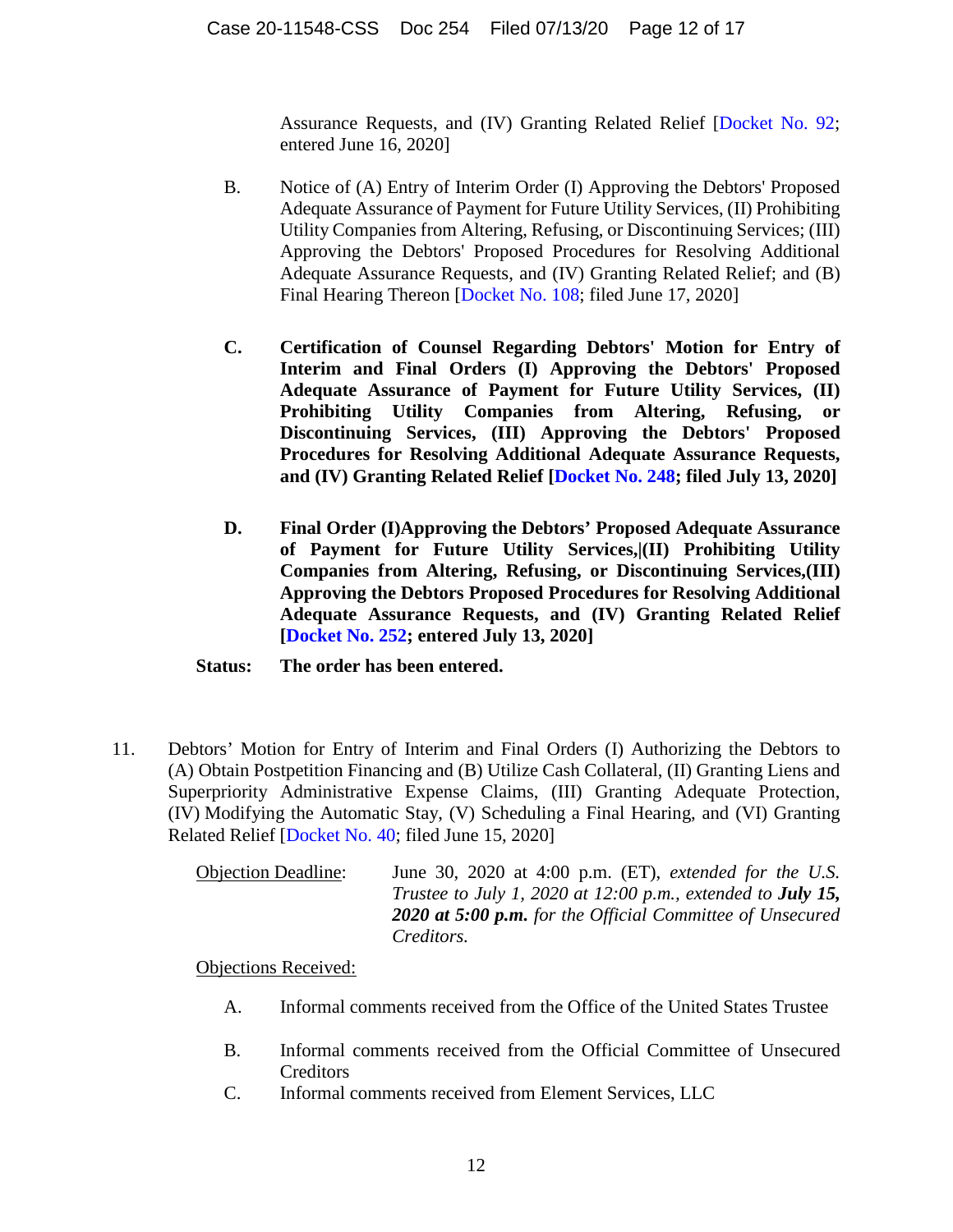### D. **Informal comments received from ARB Midstream, LLC, Platte River Midstream, LLC, Platte River Holdings, LLC, or DJ South Gathering, LLC**

- E. Limited Objection and Reservation of Rights of Liberty Oilfield Services, LLC to the Debtors' Motion for Entry of Interim and Final Orders (I) Authorizing the Debtors to (A) Obtain Postpetition Financing and (B) Utilize Cash Collateral, (II) Granting Liens and Superpriority Administrative Expense Claims, (III) Granting Adequate Protection, (IV) Modifying the Automatic Stay, (V) Scheduling a Final Hearing, and (VI) Granting Related Relief [Docket No. 159; filed June 30, 2020]
- F. Limited Objection of REP Processing LLC to Debtors Motion for Entry of Interim and Final Orders (I) Authorizing the Debtors to (A) Obtain Postpetition Financing and (B) Utilize Cash Collateral, (II) Granting Liens and Superpriority Administrative Expense Claims, (III) Granting Adequate Protection, (IV) Modifying the Automatic Stay, (V) Scheduling a Final Hearing, and (VI) Granting Related Relief [Docket No. 160; filed June 30, 2020]
- G. Limited Objection and Reservation of Rights of the United States Trustee with Respect to a Final Order (I) Authorizing the Debtors to (A) Obtain Postpetition Financing and (B) Utilize Cash Collateral, (II) Granting Liens and Superpriority Administrative Expense Claims, (III) Granting Adequate Protection, (IV) Modifying the Automatic Stay, (V) Scheduling a Final Hearing, and (VI) Granting Related Relief (D.I. 40 & 94) [Docket No. 161; filed July 1, 2020]
- H. United Power, Inc.'s Omnibus Limited Objection to Debtors' (I) Utilities Motion and (II) Postpetition Financing Motion [Docket No. 167; filed July 1, 2020]
- I. Westchester Fire Insurance Company's Response and Objections to Debtors' Motion for Entry of Interim and Final Orders (I) Authorizing the Debtors to (A) Obtain Postpetition Financing and (B) Utilize Cash Collateral, (II) Granting Liens and Superpriority Administrative Expense Claims, (III) Granting Adequate Protection, (IV) Modifying the Automatic Stay, (V) Scheduling a Final Hearing, and (VI) Granting Related Relief [Docket No. 191; filed July 2, 2020]
- J. Limited Objection and Reservation of Rights of Cartel Drilling, LLC and Joinder to Objection to the Debtors' Motion for Entry of Interim and Final Orders (I) Authorizing the Debtors to (A) Obtain Postpetition Financing and (B) Utilize Cash Collateral, (II) Granting Liens and Superpriority Administrative Expense Claims, (III) Granting Adequate Protection, (IV)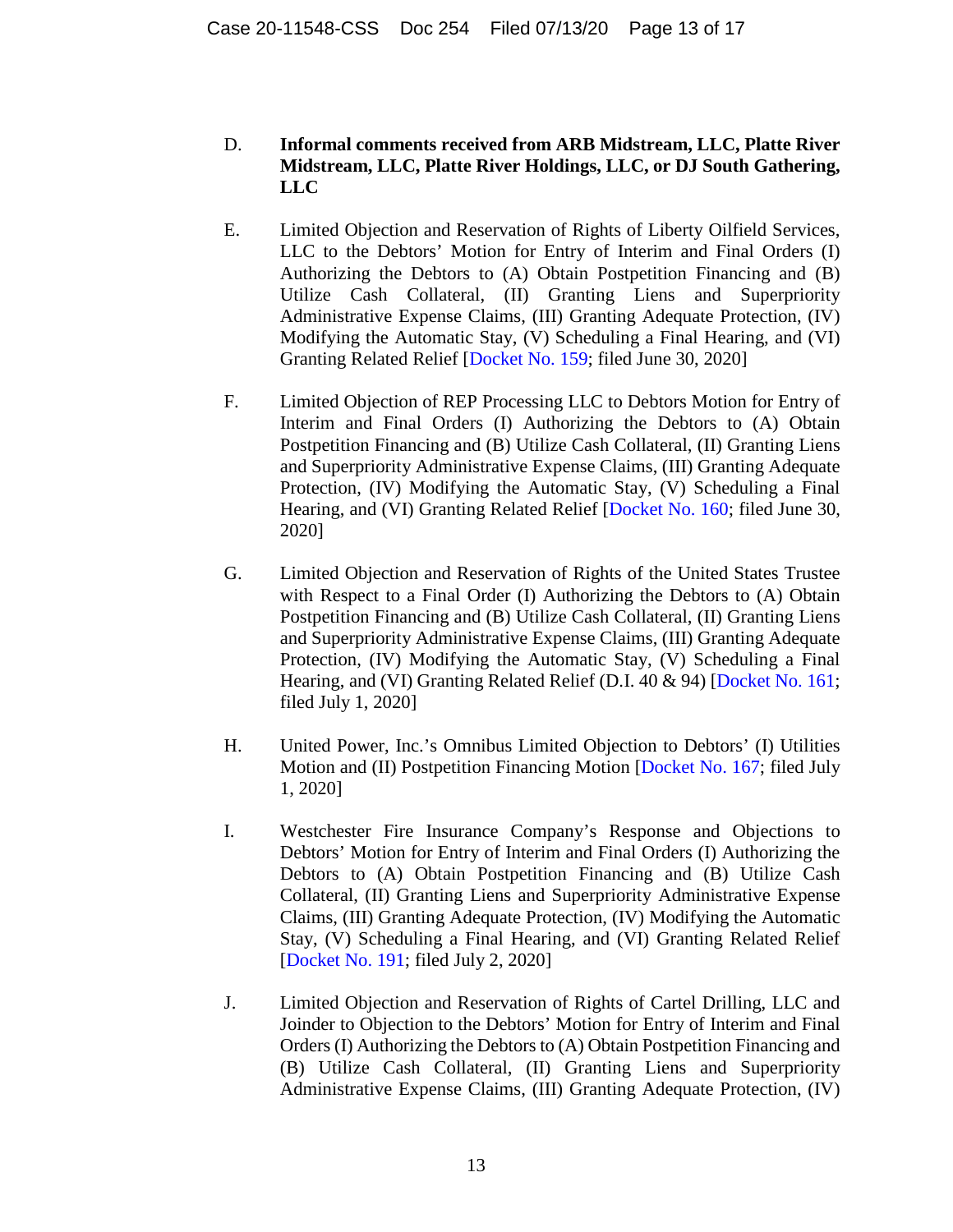Modifying the Automatic Stay, (V) Scheduling a Final Hearing, and (VI) Granting Related Relief [Docket No. 212; filed July 6, 2020]

- K. **Limited Objection and Reservation of Rights of Certain Lienholders and Joinder to Liberty Oilfield Services, LLC's Objection to the Debtors' Motion for Entry of Interim and Final Orders (I) Authorizing the Debtors to (A) Obtain Postpetition Financing and (B) Utilize Cash Collateral, (II) Granting Liens and Superpriorty Administrative Expense Claims, (III) Granting Adequate Protection, (IV) Modifying the Automatic Stay, (V) Scheduling a Final Hearing, and (VI) Granting Related Relief [Docket No. 246; filed July 13, 2020]**
- L. **Limited Objection and Reservation of Rights of Lienholder J-W Power Company and Joinder to Liberty Oilfield Services, LLC's Objection to the Debtors' Motion for Entry of Interim and Final Orders (I) Authorizing the Debtors to (A) Obtain Postpetition Financing and (B) Utilize Cash Collateral, (II) Granting Liens and Superpriorty Administrative Expense Claims, (III) Granting Adequate Protection, (IV) Modifying the Automatic Stay, (V) Scheduling a Final Hearing, and (VI) Granting Related Relief [Docket No. 249; filed July 13, 2020]**

- A. **SEALED** Exhibits B and C to the Debtors' Motion for Entry of Interim and Final Orders (I) Authorizing the Debtors to (A) Continue to Operate Their Cash Management System, (B) Honor Certain Prepetition Obligations Related Thereto, (C) Maintain Existing Business Forms, and (D) Perform Intercompany Transactions and (II) Granting Related Relief [Docket No. 41; filed June 15, 2020]
- B. Declaration of James M. Grady in Support of the Debtors' Motion for Entry of Interim and Final Orders (I) Authorizing the Debtors to (A) Obtain Postpetition Financing and (B) Utilize Cash Collateral, (II) Granting Liens and Superpriority Administrative Expense Claims, (III) Granting Adequate Protection, (IV) Modifying the Automatic Stay, (V) Scheduling a Final Hearing, and (VI) Granting Related Relief [Docket No. 42; filed June 15, 2020]
- C. Declaration of Bassam J. Latif in Support of the Debtors' Motion for Entry of Interim and Final Orders (I) Authorizing the Debtors to (A) Obtain Postpetition Financing and (B) Utilize Cash Collateral, (II) Granting Liens and Superpriority Administrative Expense Claims, (III) Granting Adequate Protection, (IV) Modifying the Automatic Stay, (V) Scheduling a Final Hearing, and (VI) Granting Related Relief [Docket No. 43; filed June 15, 2020]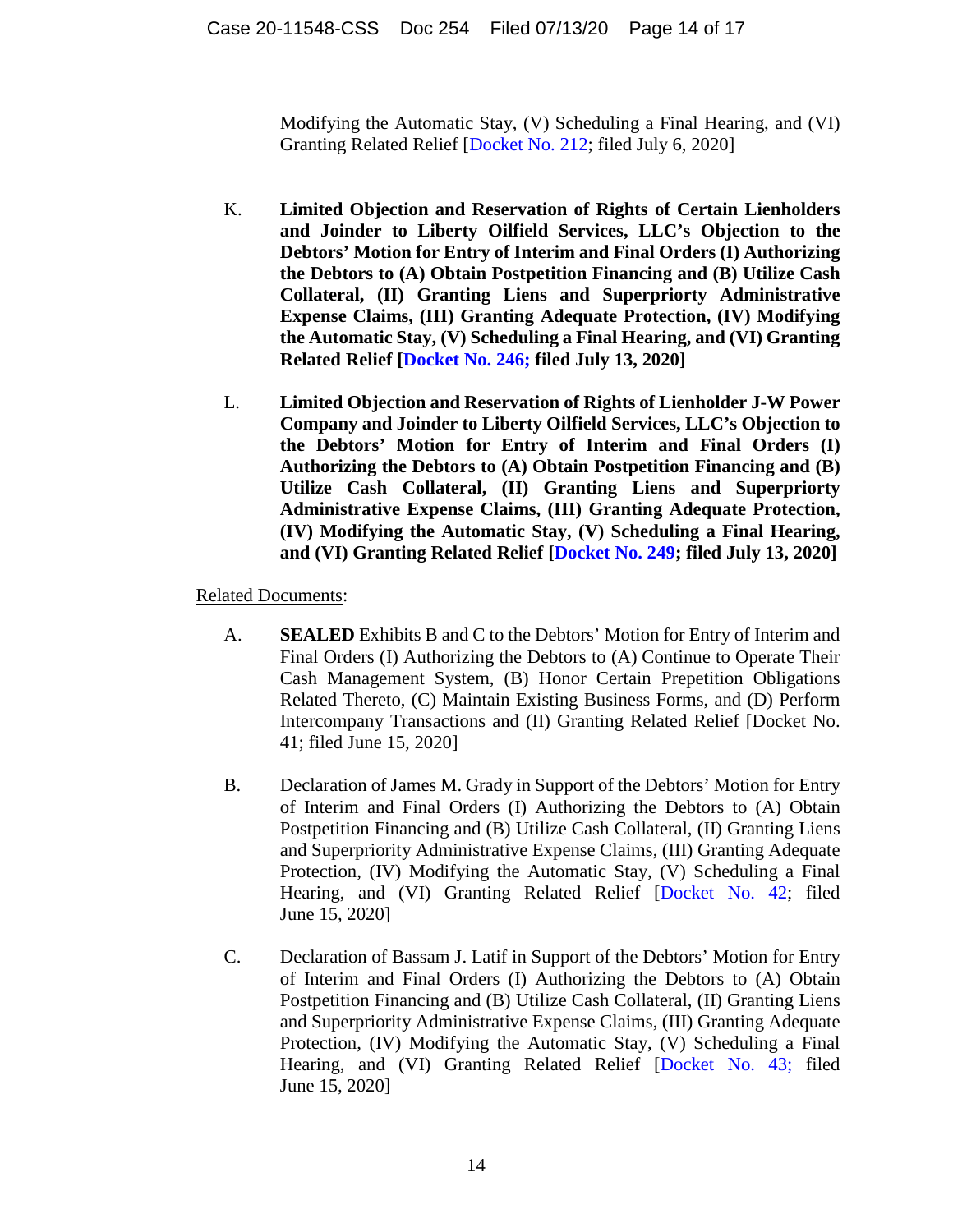- D. Bridge Order Granting Cash Management Motion, Wages Motion, and DIP Financing Motion on a Limited Basis in Order to Allow the Continuation of Certain Practices [Docket No. 44; entered June 15, 2020]
- E. Notice of filing of Proposed Redacted Version of Exhibit B and C to Debtors' Motion for Entry of Interim and Final Orders (I) Authorizing the Debtors to (A) Continue to Operate Their Cash Management System, (B) Honor Certain Prepetition Obligations Related Thereto, (C) Maintain Existing Business Forms, and (D) Perform Intercompany Transactions and (II) Granting Related Relief [Docket No. 55; filed June 15, 2020]
- F. Interim Order (I) Authorizing the Debtors to (A) Obtain Postpetition Financing and Superpriority Administrative Expense Claims, (III) Granting Adequate Protection, (IV) Modifying the Automatic Stay, (IV) Scheduling a Final Hearing, and (V) Granting Related Relief [Docket No. 94; entered June 16, 2020]
- G. Notice of (A) Entry of Interim Order (I) Authorizing the Debtors to (A) Obtain Postpetition Financing and Superpriority Administrative Expense Claims, (III) Granting Adequate Protection, (IV) Modifying the Automatic Stay, (IV) Scheduling a Final Hearing, and (V) Granting Related Relief [Docket No. 112; filed June 17, 2020]

# **Status: This matter is continued to the July 20, 2020 hearing at 1:00 p.m. (ET).**

12. Debtors' Motion Seeking Entry of an Order (I) Authorizing and Approving Procedures to Reject or Assume Executory Contracts and Unexpired Leases and (II) Granting Related Relief [Docket No. 99; filed June 17, 2020]

> Objection Deadline: June 30, 2020 at 4:00 p.m. (ET), *extended to July 12, 2020 at 5:00 p.m. for the Official Committee of Unsecured Creditors*

Objections Received:

- A. Informal comments received from the Office of the United States Trustee
- B. Informal comments received from the Official Committee of Unsecured **Creditors**
- C. Limited Objection of DCP Operating Company, LP (f/k/a DCP Midstream, LP) and *Joinder* to *Objection* to the Debtors' Motion Seeking Entry of an Order (I) Authorizing and Approving Procedures to Reject or Assume Executory contracts and Unexpired Leases and (II) Granting Related Relief [Docket No. 171; filed July 1, 2020]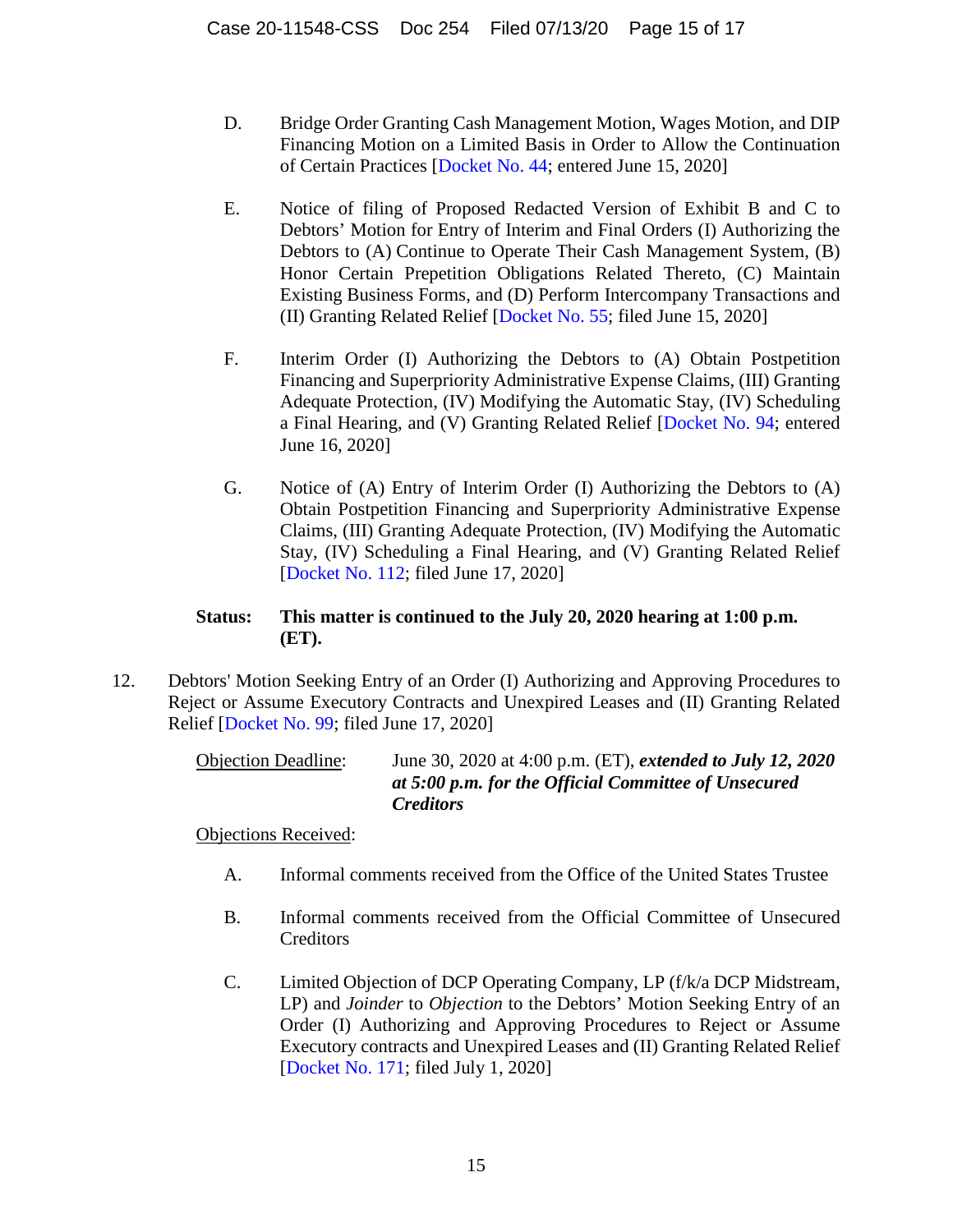D. Rocky Mountain Midstream LLC's Joinder to the Procedure Objections to the Debtors' Procedures Motion [Docket No. 222; filed July 7, 2020]

#### **Related Documents:**

- **A. Certification of Counsel Regarding Debtors' Motion Seeking Entry of an Order (I) Authorizing and Approving Procedures to Reject or Assume Executory Contracts and Unexpired Leases and (II) Granting Related Relief [Docket No. 244; filed July 13, 2020]**
- **B. Order (I) Authorizing and Approving Procedures to Reject or Assume Executory Contracts and Unexpired Leases and Procedures Related Thereto and (II) Granting Related Relief [Docket No. 253; entered July 13, 2020]**

*[Remainder of the page intentionally left blank.]*